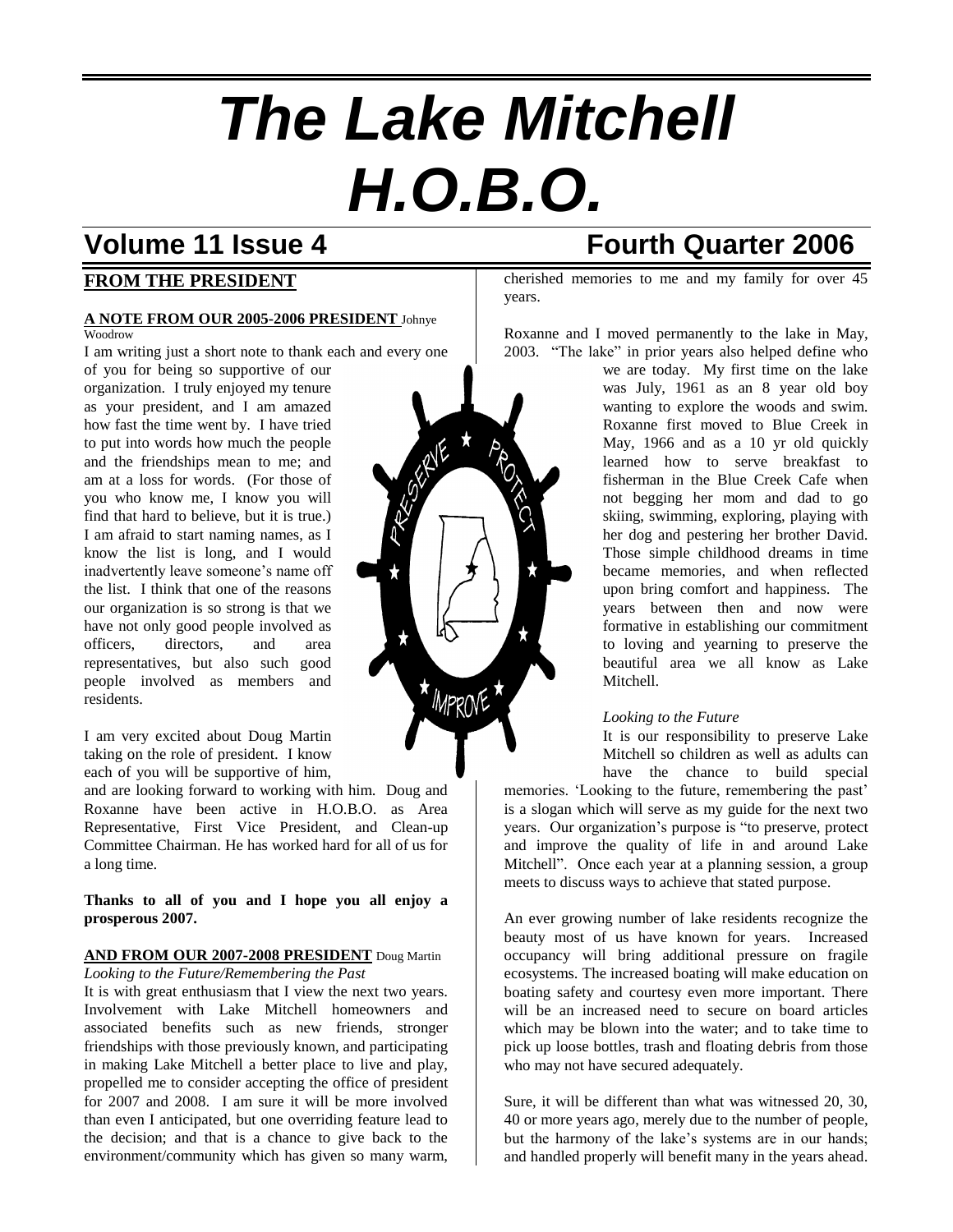## **2 The Lake Mitchell H.O.B.O.**

I commit to work in areas under our control, and be patient in areas, such as lake growth, not in our control.

In the previously mentioned planning session your elected leadership may bring ideas to the table for discussion and action, but please keep in mind this is your organization. Your ideas and participation in organized efforts at making the lake better are crucial. I want to strongly encourage everyone to suggest by email, phone, direct communication, or participation in H.O.B.O. board meetings ideas which may 'preserve, protect and improve the quality of life'.

#### *Remembering the Past*

H.O.B.O. leadership for the past 10 years has brought Lake Mitchell too many positive changes to mention here. H.O.B.O. has encouraged involvement, improvement, and participation in organized events. Many, my family included, have come to consider Lake Mitchell to be a viable, active community. It has become a place to live daily rather than a weekend retreat community only. Johnye Woodrow has for the last two years been a tireless leader. She has worked, encouraged and brought new ideas to our organization. As you cross paths in the next year, please thank her for her involvement and dedication.

There have been others of course. Dan Murchison, Jim Woodrow, Sam Piccolo and George Jackins each brought commitment, passion and organization. In short, they brought us to where we are today. Armed with the knowledge of the past, I derive great comfort in knowing we will be able to handle future challenges as they occur. Our organized efforts will continue to make the Lake Mitchell community grow better and closer.

We will have many new friends to meet, many friends to further enrich our lives and our families. We each have a chance to participate and become more involved. We each have a chance to make Lake Mitchell a better place. I look forward to the opportunities we have together in 2007 and beyond. My email address is dougmart@mindpsring.com.

#### **AREA REPRESENTATIVE REPORTS**

**Area 2** Jim and Johnye Woodrow

Any dues paid from November  $19<sup>th</sup>$  to year end will be applied to your 2007 membership. Along with your paid dues, you will receive a complimentary copy of our 2007- 2008 phonebook which should be available during the first quarter of 2007.

Let's make it our goal to achieve 100% membership for the year 2007!

We are pleased to welcome Harold and Memory Hagler who are building a new home in Area 2. Harold is retired from one job, but has taken on the responsibility as the swim coach for Shelby County YMCA. Memory owns a knit shop in Vestavia. They have grown twins – a boy and a girl, as well as grandchildren. We know you are all looking forward to time on Lake Mitchell.

Area 2 has recently lost a resident and great friend. George DiGiorgio passed away on November  $25<sup>th</sup>$ . George helped in the race to land men on the moon in its infancy.

His children described him as "the life of the party". He is survived by his widow, Marie DiGiorgio and their eight children, Rick, Bill, Mark, Phillip, Anita, Donna, Christopher and Michael. George especially loved and treasured time spent with his family and friends at their second home here on Lake Mitchell. We send our love and sympathy to Marie and all the family.

#### **Area 6** Connie Ellis, Bob Jennings

It was a pleasant year on Bird Creek. We're thinking about starting an annual Bird Creek picnic this fall. I know Walnut Creek residents have been doing so for many years. It would be a great opportunity to visit, meet new neighbors, and discuss topics of interest such as the Arrowhead project.

I would also like to remind you to send in your 2007 H.O.B.O. dues. We would like to welcome Kathy and Raymond McCaffrey to Bird Creek. Raymond began a successful valve business with Lee Roy Jordan many years ago. You know they're great folks since they're big BAMA fans. Robert and Donna Jennings have moved to the lake. Robert has opened the Radio Shack in Clanton.

Our lake family lost a dear friend, a dedicated Christian man and much loved husband and father. Lane Sellers lost his long, courageous battle with cancer on December  $23<sup>rd</sup>$ . He will be fondly remembered especially for his love and devotion to his fellow man through the many caring ways he helped people in need. An engineer in his life profession, Lane was blessed with a mind adept in math and science. Just one of the caring things he did was to tutor children in math and sciences when he was made aware of their problems. He loved the Lord and it came natural to him to help others as one way of serving him. So many people benefited from his gracious giving heart and he will be sorely missed. We express our condolences also to Aubry Ellis, who lost his mother Azile on November  $2<sup>nd</sup>$ .

Mitchell Cagle, son of Chuck and Robin was recently recognized as a member of Sigma Alpha Lambda, National Leadership and Honors Organization at the University of Alabama at Birmingham. Sigma Alpha Lambda is a national leadership and honors organization dedicated to promoting and rewarding academic achievement and providing members with opportunities for community service, personal development, and lifelong professional fulfillment. Lake Mitchell H.O.B.O.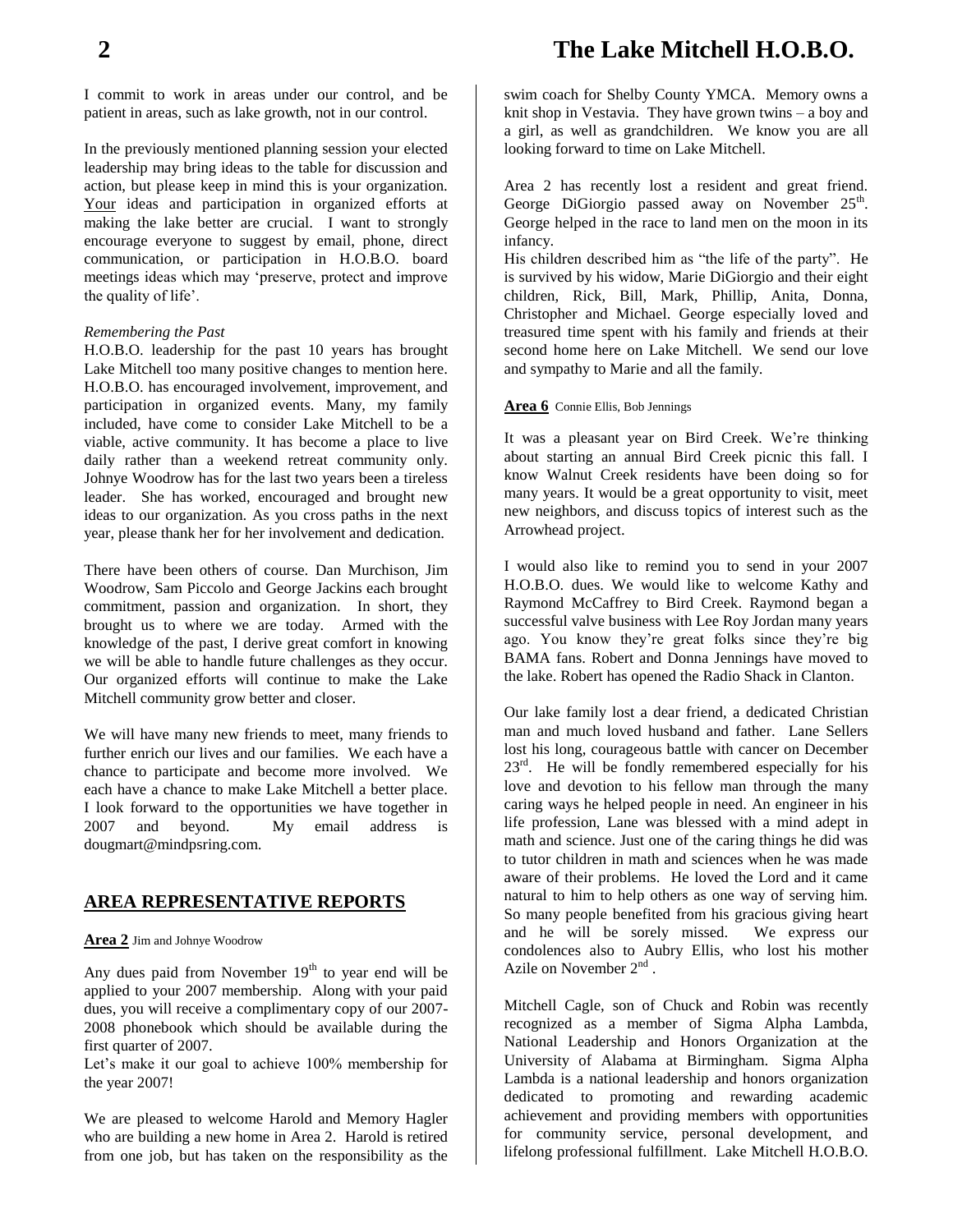is proud to recognize and congratulate Mitchell for this outstanding achievement.

Let's every one of us practice safe and courteous boating this year. Be sure to stress to the kids to be careful and respectful of others while operating boats and personal watercraft. Have a great and safe year on our beautiful lake! Please call Connie Ellis (280-3142) or me (755- 2943) for any H.O.B.O. questions or comments.

#### **Area 8** Steve and Patsy Wideman

*Twas the Sunday after Thanksgiving. I awoke on the river. Though the weather was warm, what I saw made me shiver. The water before me on Walnut Creek Was covered with trash -- a sight I found bleak. I had hoped to go boating, so boating I went. I want you to know how that Sunday was spent. I paddled our john boat through all that debris And spent that fine day on a trash picking spree. Though the task seemed so hopeless - so much trash was there - I made my best effort; because, frankly, I CARE. Now there is a purpose to my tale in rhyme. What happened to me might be your fate next time. Let's don't let that happen. We can stop this. I know it. It's as simple as stopping to think where to throw it! Please tell your children and your guests at the lake Not to trash up our river -- for all of our sake.*

Dear neighbors on the lake, my funny tale in rhyme is true. Only two weeks after our area lake clean-up, I was disgusted to find countless soft drink bottles, drink cans, light bulbs, old shoes, medical waste, softballs, a cooler, a propane tank, domestic garbage, chunks of plastic and styrofoam, snuff cans, and booze bottles floating in front of our cabin. I hope you never wake to the same sad sight.

As a frequent trash picker on our lake, I want to share with you two important observations. First, the bottles and cans some folks fill with water and sink while boating eventually return to the surface or wash up on the banks. Second, styrofoam seems to last forever. Please, please, please carry a plastic bag in your pocket. You can use it for the waste you create and maybe even be a good egg by picking up trash you find. Thanks for your efforts to keep the river clean and beautiful.

#### **COMMITTEE REPORTS**:

**Water Quality Report** Sam Piccolo, Chairman

| <b>PARAMETER</b>         | <b>ACCEPTABLE</b><br><b>RANGE</b> | <b>SIX SITE</b><br><b>AVERAGE</b> |
|--------------------------|-----------------------------------|-----------------------------------|
| Dissolved O <sub>2</sub> | $5-9$                             | 7.68                              |
|                          | $6.5 - 8.2$                       | 7.83                              |
| Alkalinity               | $20+$                             | 65                                |
| <b>Hardness</b>          | 10 - 120                          | ຂ1                                |

Quarterly Report Average Water Quality

A low **dissolved oxygen** level indicates a demand on the oxygen in the system. Pollutants such as inadequately treated sewage as well as

decaying natural organic matter can cause low oxygen levels. The **ph** scale ranges from very acidic such as battery acid to very basic such as household lye. The midsection of the scale between 6.5 to 8.2 is optimal for most organisms. If a body of water has an abundance of buffering materials causing high **total alkalinity**, it is more stable and resistant to ph changes. When alkalinity is above 20mg/l there is a marked increase in nutrient utilization**. Hardness** refers primarily to the amount of calcium and magnesium, which enters the water mainly by leaching of rocks. Both minerals are essential to the development and growth of aquatic plants and animals.

#### **Environmental Committee Report** Dan Murchison

#### *Lake Mitchell's Future*

Population growth and spreading development and construction all contribute greatly to habitat loss, trees and vegetation loss, sewage and septic pollution and water degradation. Our lake is subject to all of the above as we rush into the largest construction era in Lake Mitchell history. I believe that most of the builders working on our lake are caring individuals; and want to preserve and protect our lake, wildlife and forests for the present and for future generations. I also believe that money and population growth can possibly override man's best intentions.

Just in case you wanted to ask *my opinion* of a "best" plan to soften the pains of a fast growth era – and you just forgot, I will give it to you here. Just in case! In order of their importance:

1. **Population growth** – In the U. S. one factor is our lack of control of illegal immigration. We must let our government officials know that we demand action to correct this never-ending flow. And/or you may join the "Rotarian Action Group for Population and Development". They do more world-wide to educate and empower young women about family planning, Aids, and infant health than any other group. Their phone number is 1-770-963-3252; ask for Jennifer, or [www.rifpd.org.](http://www.rifpd.org/)

2. **Land Preservation** – H.O.B.O. could partner with Forever Wild, The Nature Conservancy, Trust for Public Land, and all major land owners of the land surrounding Lake Mitchell to design a plan to possibly purchase and preserve sensitive and pristine lands around the lake. This might be the only way to save these lands from development.

3. **Environmental education** - Depending on when the Federal Energy Regulatory Commission issues a new operating license for the Coosa River hydro developments, either this year or next year will likely start the effective date of Alabama Power's re-licensing plan. The implementation of the **Shoreline Management Plan**  should be a huge help in educating contractors building on Lake Mitchell about environmental concerns. H.O.B.O. members can be helpful as "watch dogs" to report shoreline violations to Alabama Power.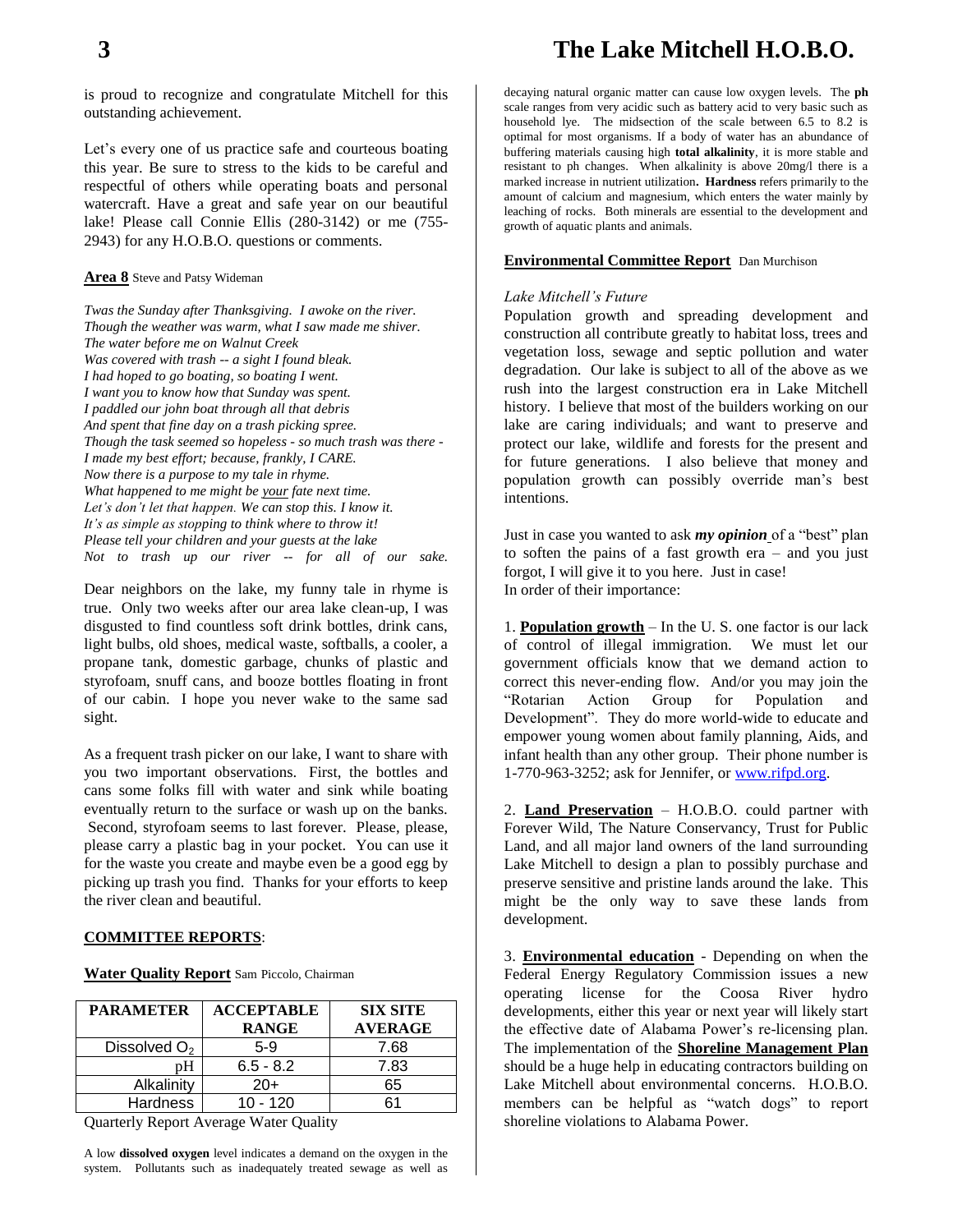4. **Community action** - The Lake Mitchell H.O.B.O. Association had 458 members in 2006. This makes our association one of the largest association groups in Chilton and Coosa counties. We all have the opportunity and obligation to participate and educate ourselves on all county activities. We need to utilize the talents of Lake Mitchell residents to help our lake community, as well as Chilton and Coosa counties plan for the future growth in the best manner possible. We can be most effective by attending county commission and city council meetings, being politically active, and joining local clubs. H.O.B.O. representatives are encouraged to attend as many environmental meetings as possible.Working together we **can** make a difference. I/we welcome your thoughts and suggestions.

#### **BULLETIN BOARD**

#### **2007 Calendar of Events**

H.O.B.O. is your organization! Members are welcome at all meetings and social functions. Annual membership dues in H.O.B.O. are \$25.00 per family, payable each January. See the back page of this newsletter for the applicable form.

| Feb 16     |             | 6:30 p.m. Board of Directors meeting | <b>FUMC</b>          |
|------------|-------------|--------------------------------------|----------------------|
| Mar 31     | 8 a.m.      | Spring lake clean-up                 | <b>Higgins Ferry</b> |
| Apr 1      | 2 p.m.      | Area Rep meeting                     | Martin home          |
| May 18     |             | 6:30 p.m. Board of Directors meeting | <b>FUMC</b>          |
| June 2     | 4 p.m.      | Annual Picnic                        | <b>Higgins Ferry</b> |
| June 3     | 2 p.m.      | Area Rep meeting                     | Martin home          |
| July 3     | 9 p.m.      | <b>Fireworks</b>                     | Cargile Creek        |
| July 4     | 10a.m.      | Pontoon boat parade                  | <b>Higgins Ferry</b> |
|            | 2 p.m.      | Speed boat parade                    | <b>Blue Creek</b>    |
| Aug $17$   | $6:30$ p.m. | Board of Directors meeting           | <b>FUMC</b>          |
| Oct 19     | $6:30$ p.m. | Board of Directors meeting           | <b>FUMC</b>          |
| <b>TBA</b> | 8 a.m.      | Fall lake clean-up                   | <b>Higgins Ferry</b> |
| Nov 16     | 7 p.m.      | Annual General Membership            | <b>TBA</b>           |
|            |             | meeting                              |                      |

#### **Last call for phone book changes**

This is the last newsletter before the new 2007-2008 phone book will be printed. **Look** at your address label and advise us if corrections need to be made. **Check** the previous phone book for changes in phone numbers or email addresses as well. Please check your neighbor's listings for errors and corrections also. Some of your neighbor's ownership may have changed and escaped our attention!

This is also the last call for anyone interested in putting an ad in the Lake Mitchell Phone Book. The prices for ads are \$35.00 for 1/4 page, \$60.00 for 1/2 page and \$100.00 for a full page. **If you are interested let us know by the end of January.** Judy Murchison at [gugga4@bellsouth.net](mailto:gugga4@bellsouth.net) phone 755-0521 or 823-2308, or Jim Woodrow at [ajwking@aol.com](mailto:ajwking@aol.com) phone 755-0055 or work 663-4196.

#### **How do you know you are a member?**

Your newsletter mailing label will have an "M" and the digits "07" if we have received your dues for the 2007 calendar year. The first line also contains a digit(s) representing the area where you reside on the lake. Use this digit to determine who to contact as your area rep. We value your membership yearly! Your dues help support projects sponsored by the organization and every little bit helps. Thank you for your continued support.

#### **911 Boathouse Signs**

We have a new supplier for the green on white address identification signs for use on your boathouses and piers. These are a significant aid to Marine 9 in case of emergency. The cost of the sign is \$9.00. If you would like to have it mailed directly to you rather than coordinate pickup from your area representative, the cost of mailing is an additional \$3.00 per sign. If you do not have one and would like to order, please contact Judy Murchison at 755-0521, or in Birmingham at 823-2308.

#### **Fish habitat enhancement**

Are you interested in helping with the Fish Habitat Enhancement program usually done in late January? H.O.B.O. partners with Alabama Power Company in placing old Christmas trees in the lake for fish beds. The date and time has not been established. Contact Doug Martin, President of H.O.B.O. at 755-0863, Jim Woodrow 755-0055, or Dan Murchison 755-0521 (Bham) 823- 2308. Come help with this fun project and learn first hand where the best fishing holes will be next spring.

#### **Memorial Gifts**

| In memory of     | from                 |
|------------------|----------------------|
| George DiGiorgio | Dan & Judy Murchison |
| Azile Ellis      | Bob & Nancy Jennings |

*The Lake Mitchell Memorial Fund is available for gifts in honor or in memory of a friend or loved one. Please send your contributions to our post office box and note your check accordingly. The intent is to set aside these funds until there is a sufficient amount to fund special projects*

#### **Annual Meeting 2006**

*.*

We had a very interesting program at our annual meeting concerning development and construction on the lake. It was informative and gave insight to the vision of the various developers choosing to locate here. There are four major developments currently in planning or building stages, *Big Y Slough* on the lower Coosa side near the dam, *Alaga Lodge* property at Blue Creek, *Dixie Camp* at the back of Cargile Creek, and the south side of *Hatchett Creek* between Pennemotly and Bee Branch. If you